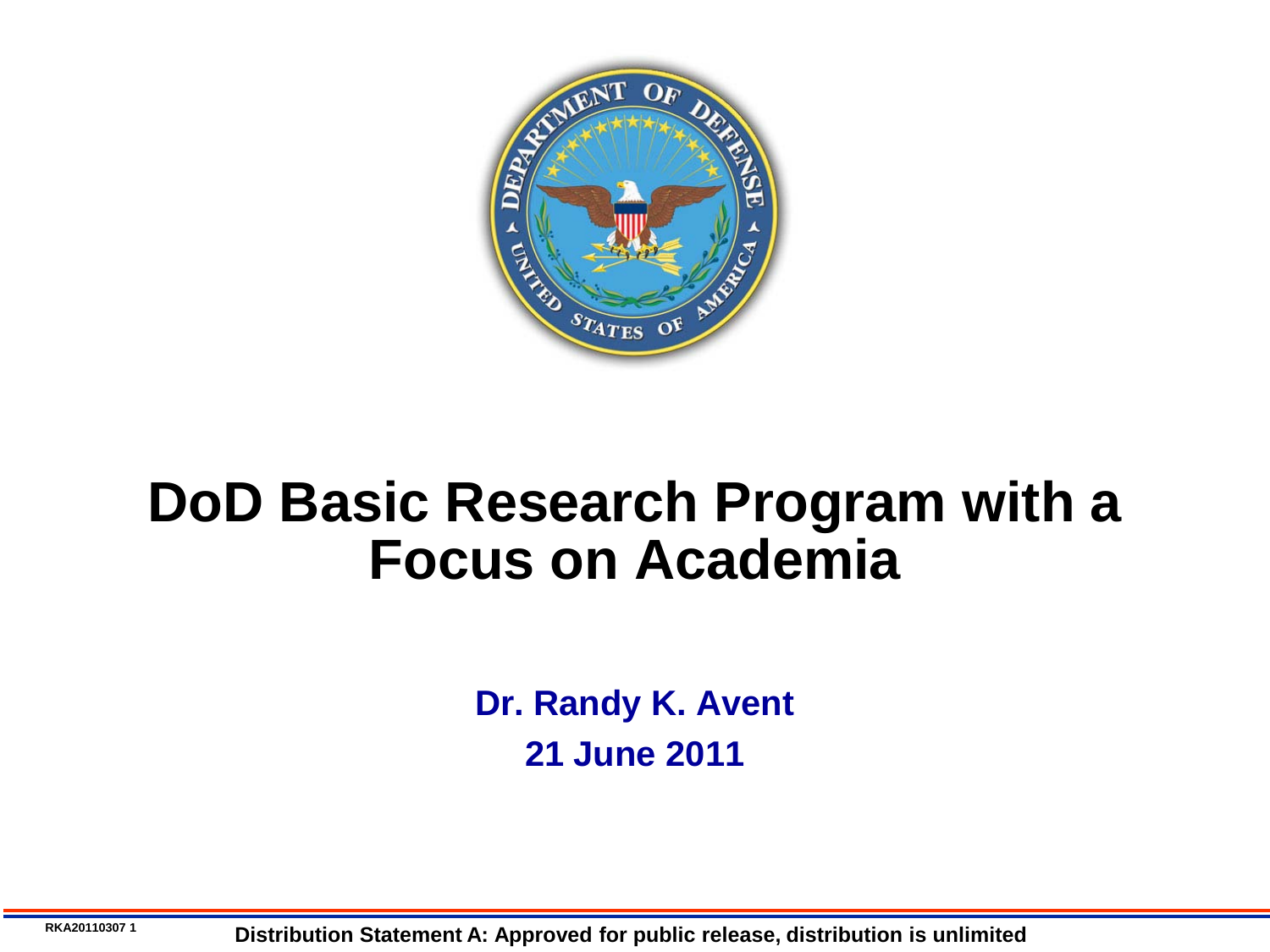

# **Key Challenges and Trends**





#### • **Demographics**

- Aging population in developed world
- Growing youth population in developing world

#### • **Globalization**

– World wide access to knowledge

#### • **Economics**

- New wealth in Brazil, Russia, India & China
- Large debts and deficits in developed nations

#### • **Energy**

- High on every nation's priority list
- **Climate change & natural disasters**
- **Challenges to existing state structures**
	- Radical ideologies
	- Internet communities

### **A robust S&T program is necessary to address today's complex and changing defense environment**

**RKA20110307 <sup>2</sup> Distribution Statement A: Approved for public release, distribution is unlimited**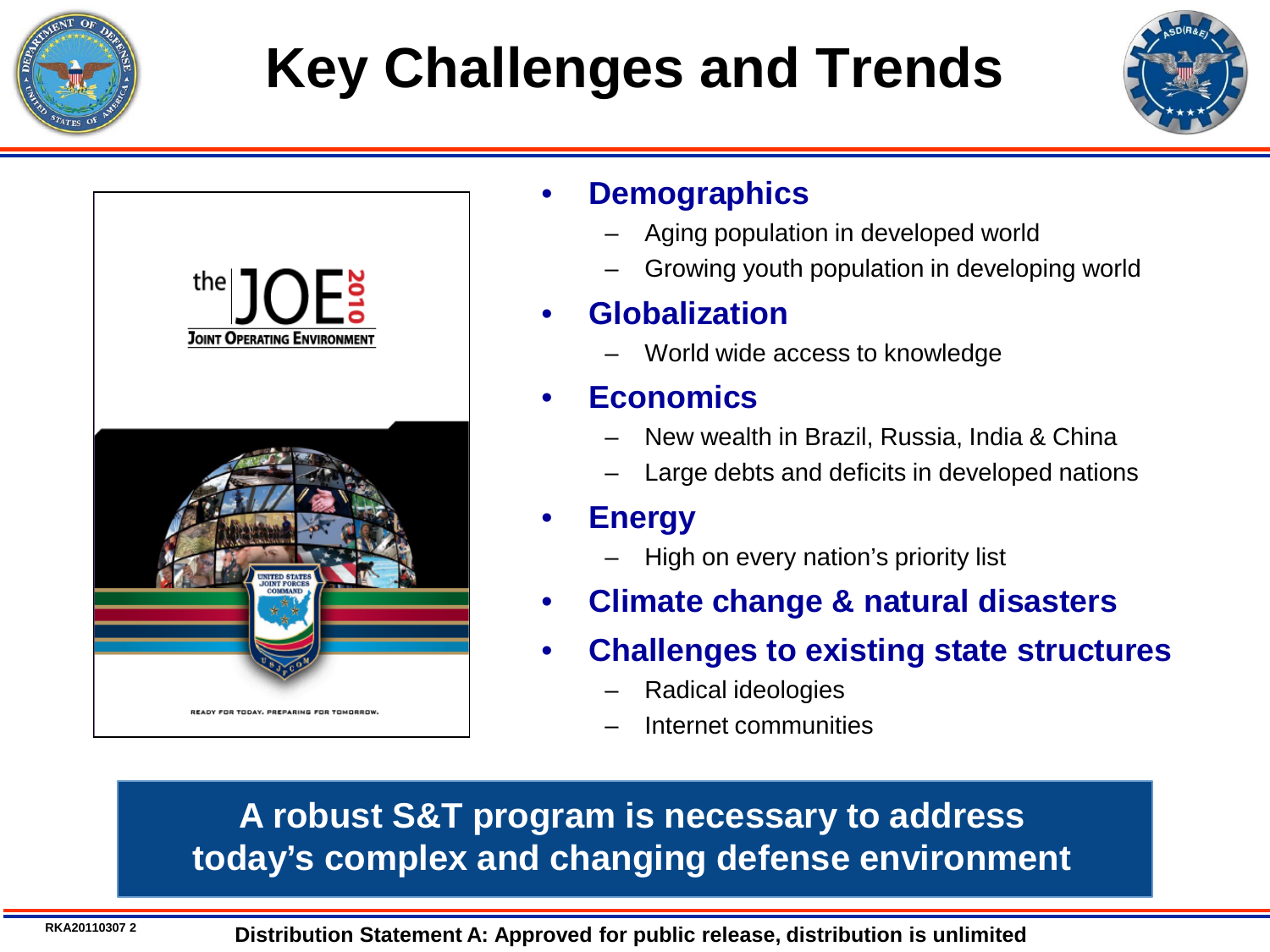



- **Introduction**
- **By the numbers**
- **Science initiatives**
- **Summary**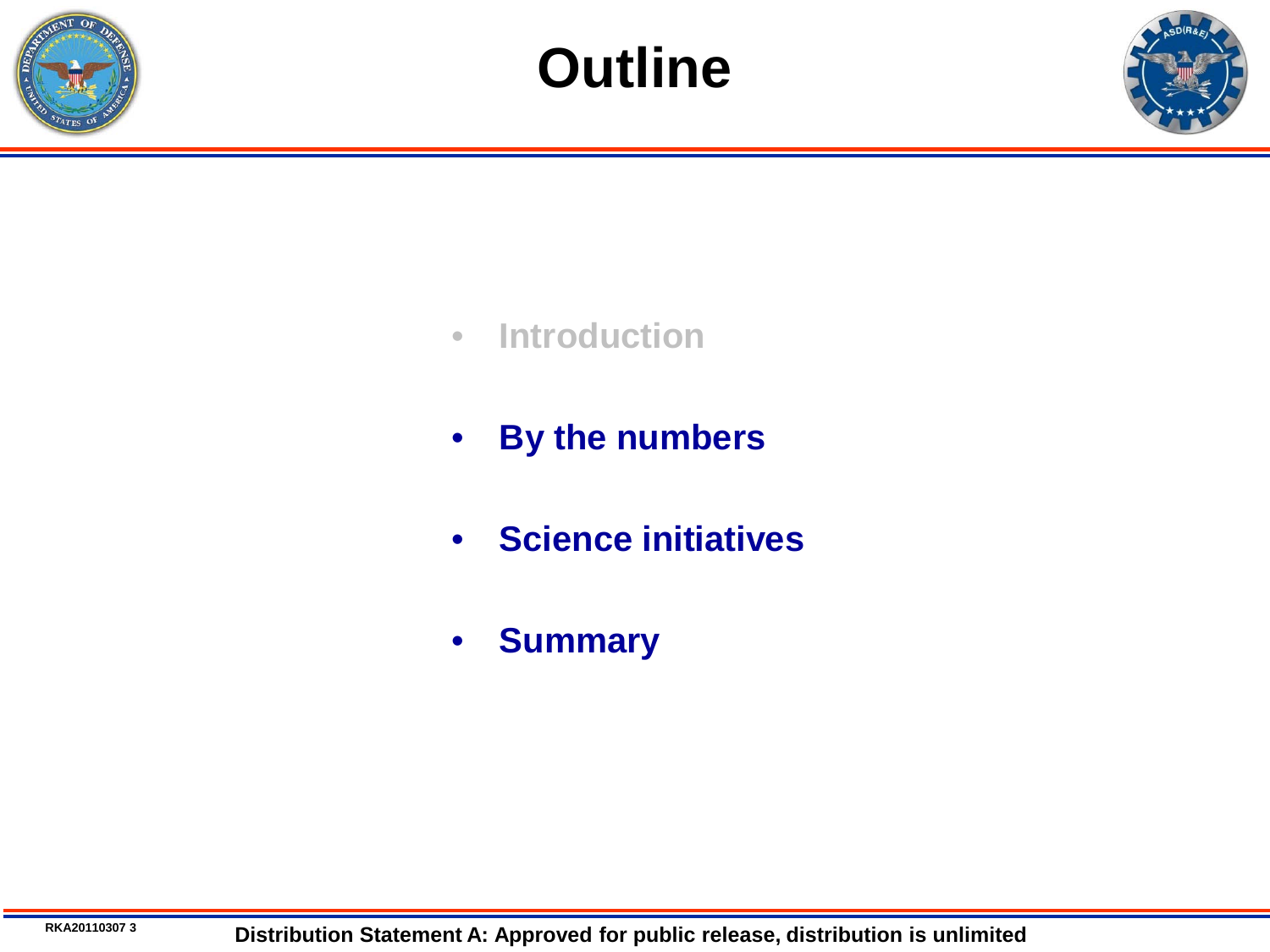

## **Federal Research Spending**





Source: Battelle/R&D Magazine with data from OSTP, AAAS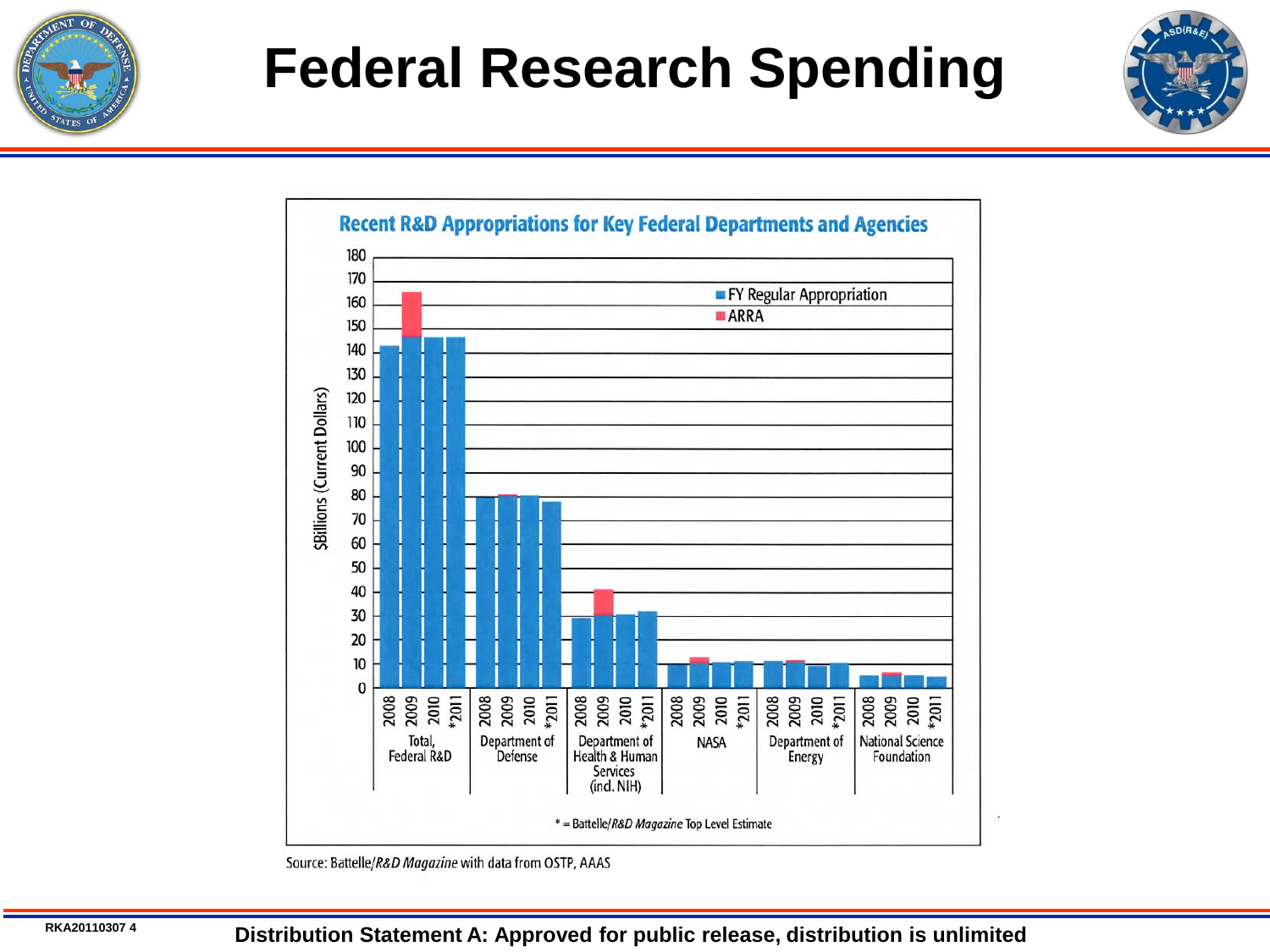



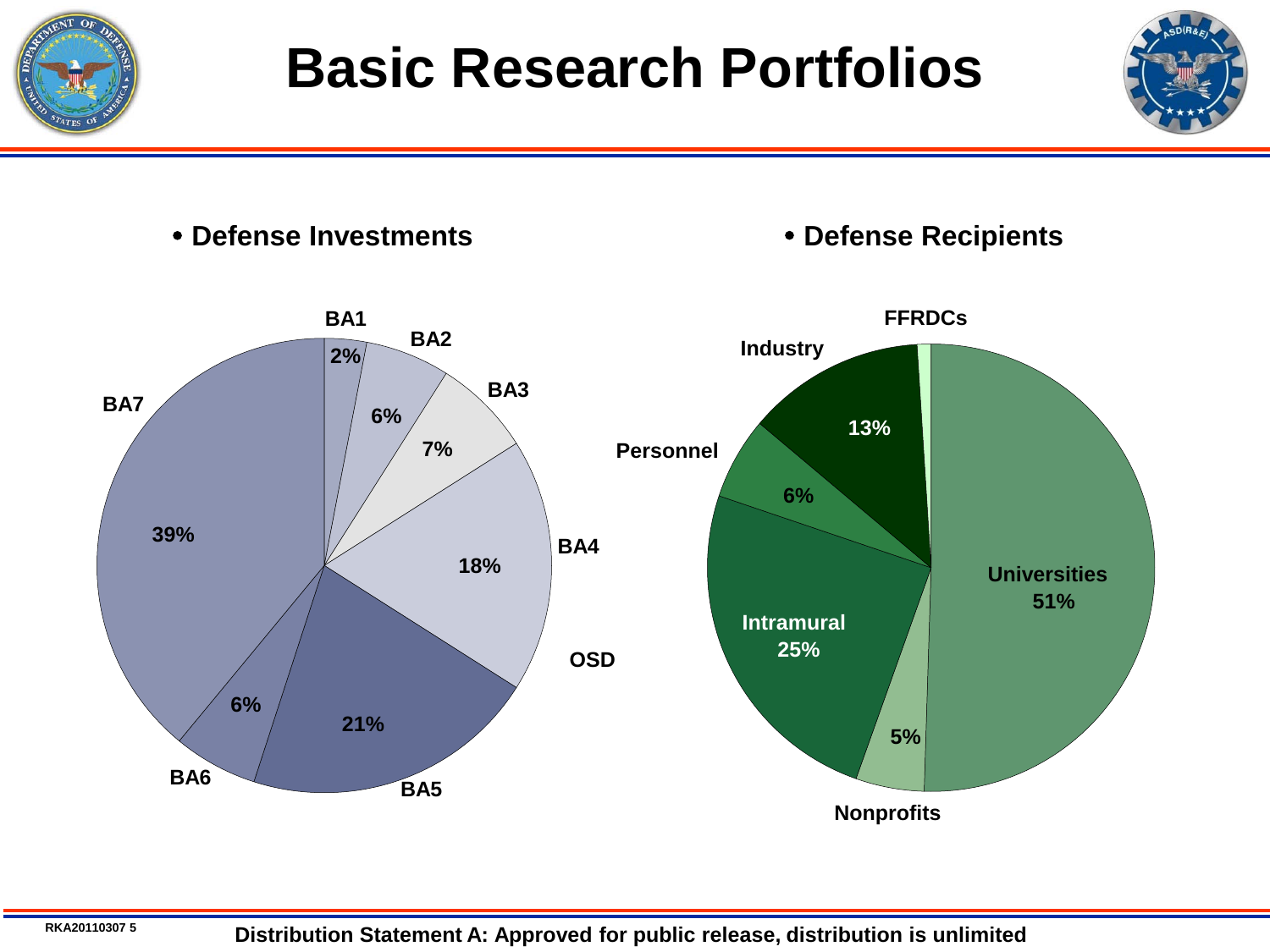

## **Basic Research Funding**





**RKA20110307 <sup>6</sup> Distribution Statement A: Approved for public release, distribution is unlimited**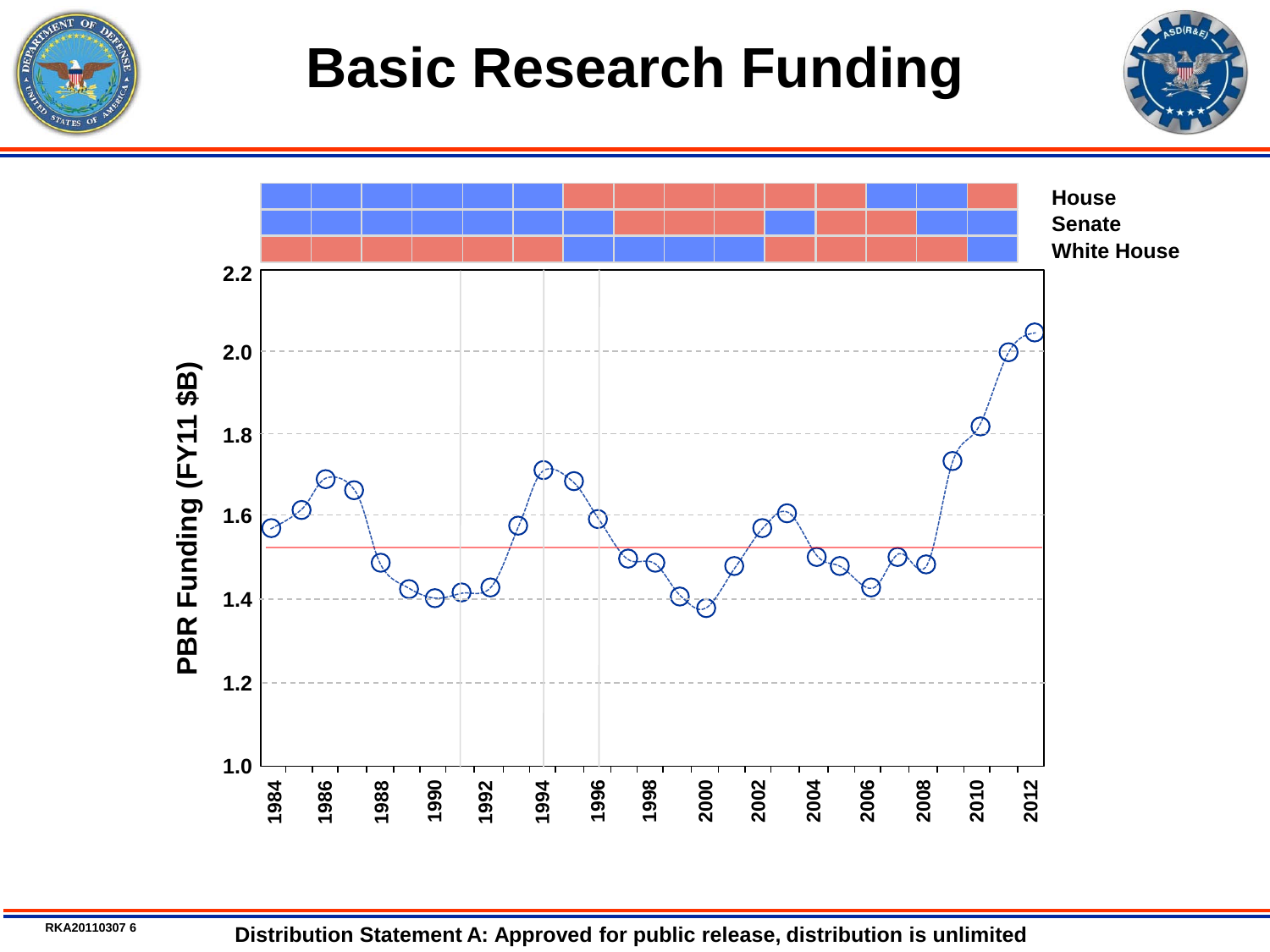



- **Introduction**
- **By the numbers**
- **Science initiatives**
- **Summary**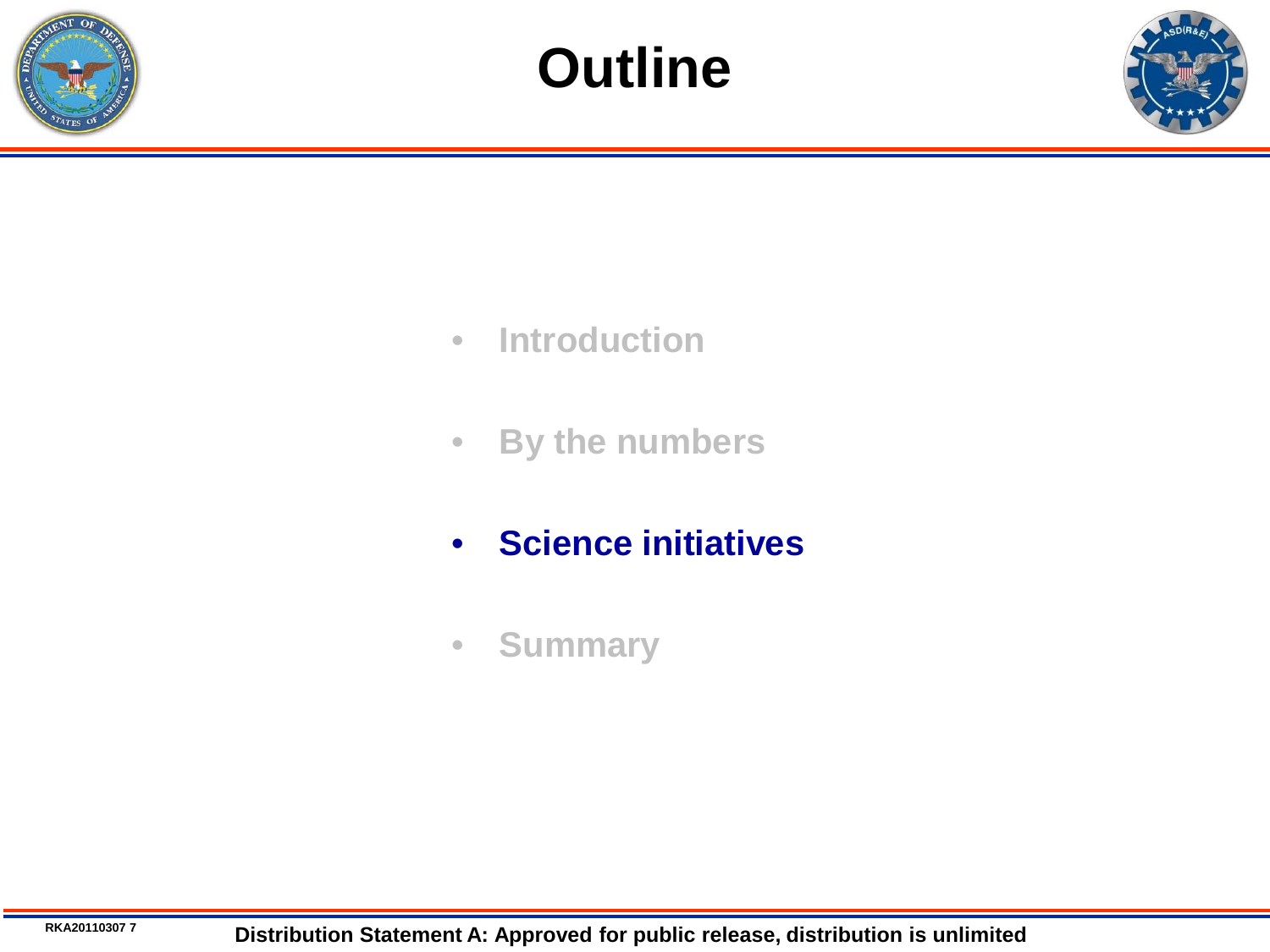

## **Basic Research Definitions**



A lesson in research from Ted Hänsch...



DDRE workshop on Future Directions in Physics, 1/21/2011

#### **Basic Research should pursue fundamental understanding to provide a foundation for future work**

**RKA20110307 <sup>8</sup> Distribution Statement A: Approved for public release, distribution is unlimited**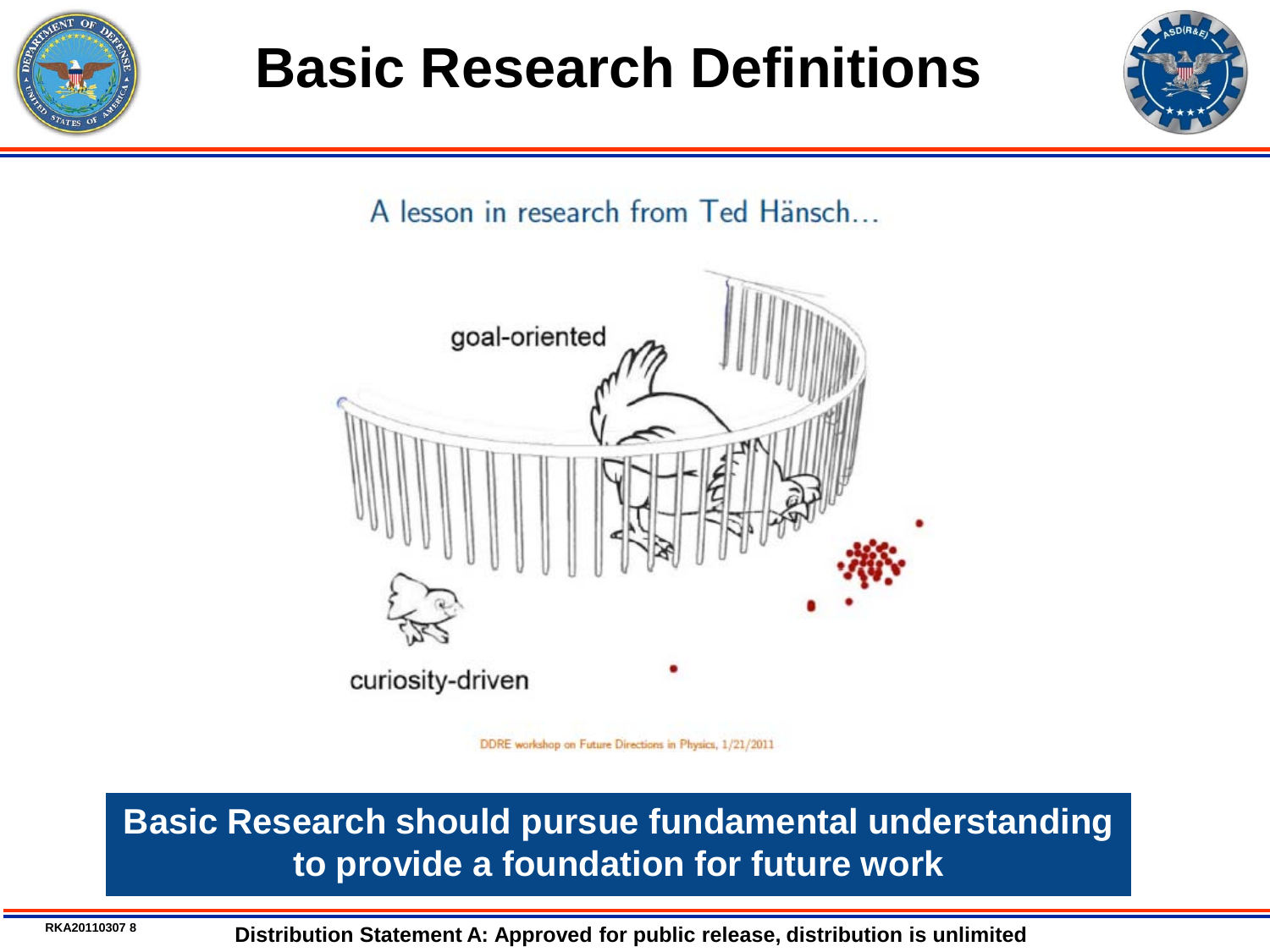

# **Priority Basic Research Areas**





**RKA20110307 <sup>9</sup> Distribution Statement A: Approved for public release, distribution is unlimited**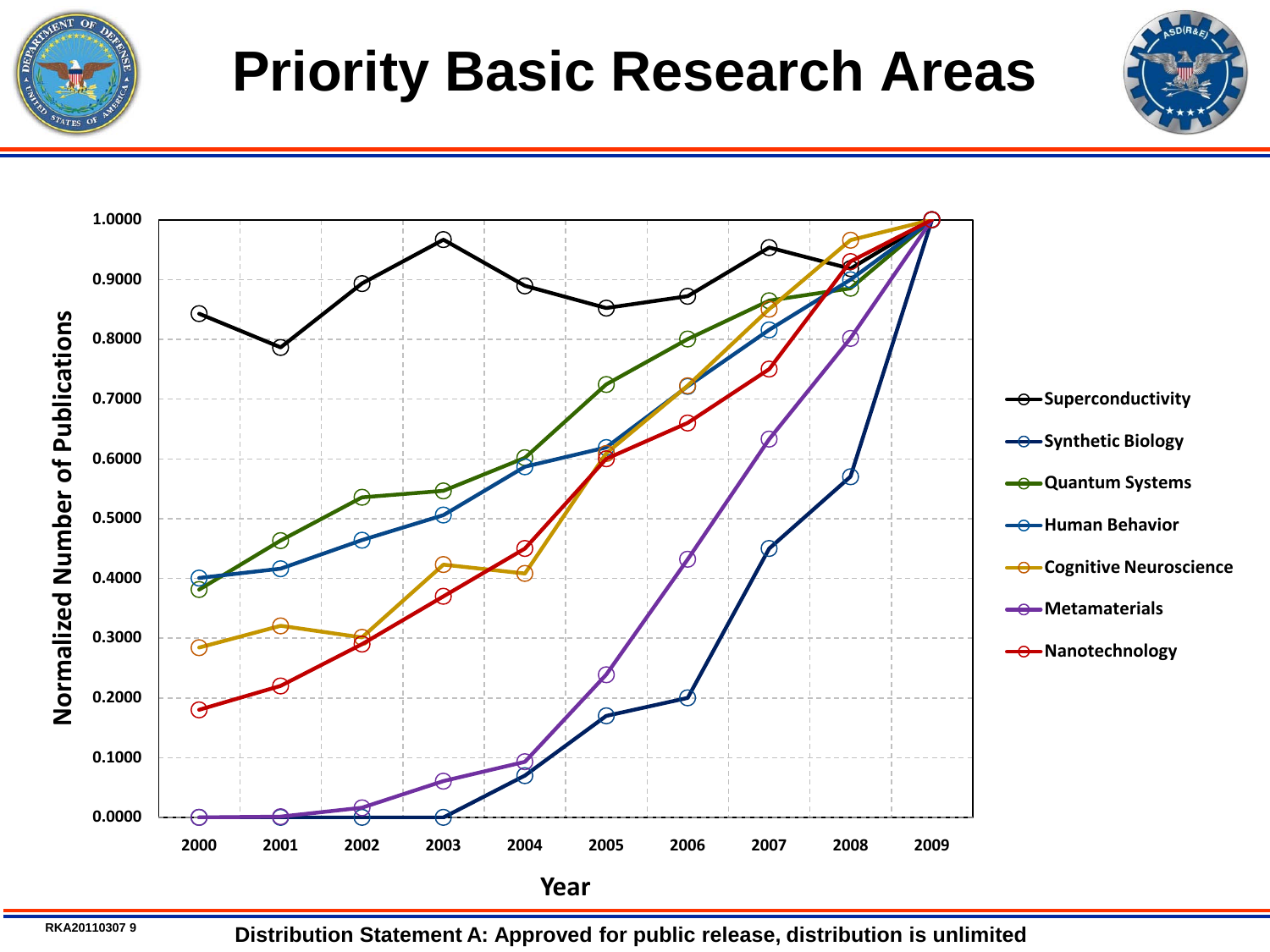

# **Nanoscience and Nanotechnology**



• **Discover and exploit unique phenomena at nanometer dimensions to enable novel applications**

### • **Enabled capabilities**

- Electronics and Sensing: Multispectral focal plane arrays
- Power and Energy: Fuel-cells, portable electronics, thermoelectrics
- Coatings: Photactive, self-cleaning films

## • **Select breakthroughs**

- Nano-particle coating & functionalization
- Catalysts for energy-harvesting
- Graphene and carbon nanotubes

- Low defect density graphene over large areas
- Production and reproducibility of chirality nanotubes and bilayers of graphene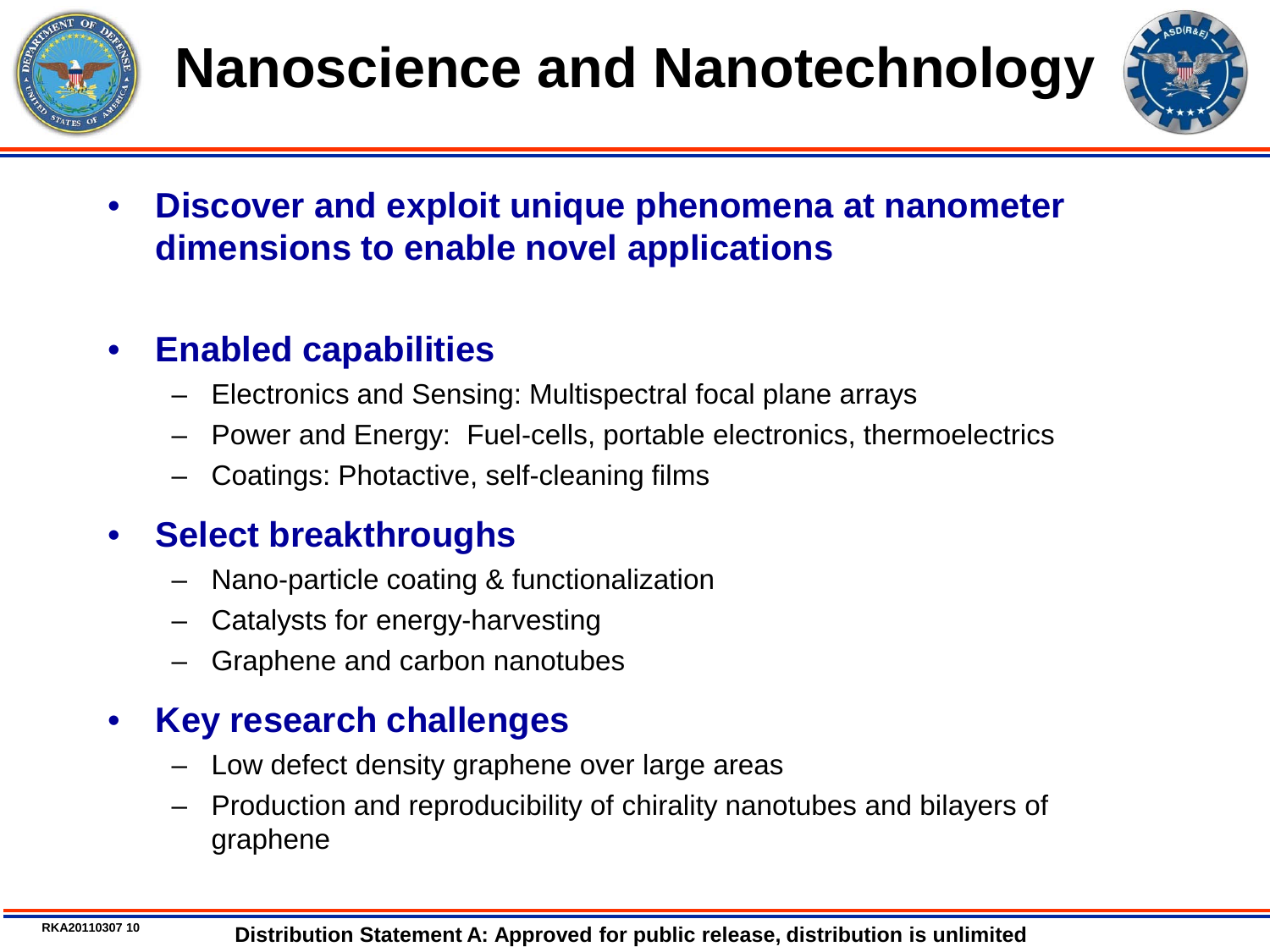



• **The promise of engineered biology for a multitude of applications**

#### • **Enabled capabilities**

- Bio-production including bio-fuels, food production
- Bio-sensors
- Tissue regeneration, broad-source vaccinations
- Clean water as a bio-based capability

- Modeling and simulation to address complexity of pathways
- Automation of trials
- Selection of appropriate host cell compatible with synthetic genome
- Regulation and societal acceptance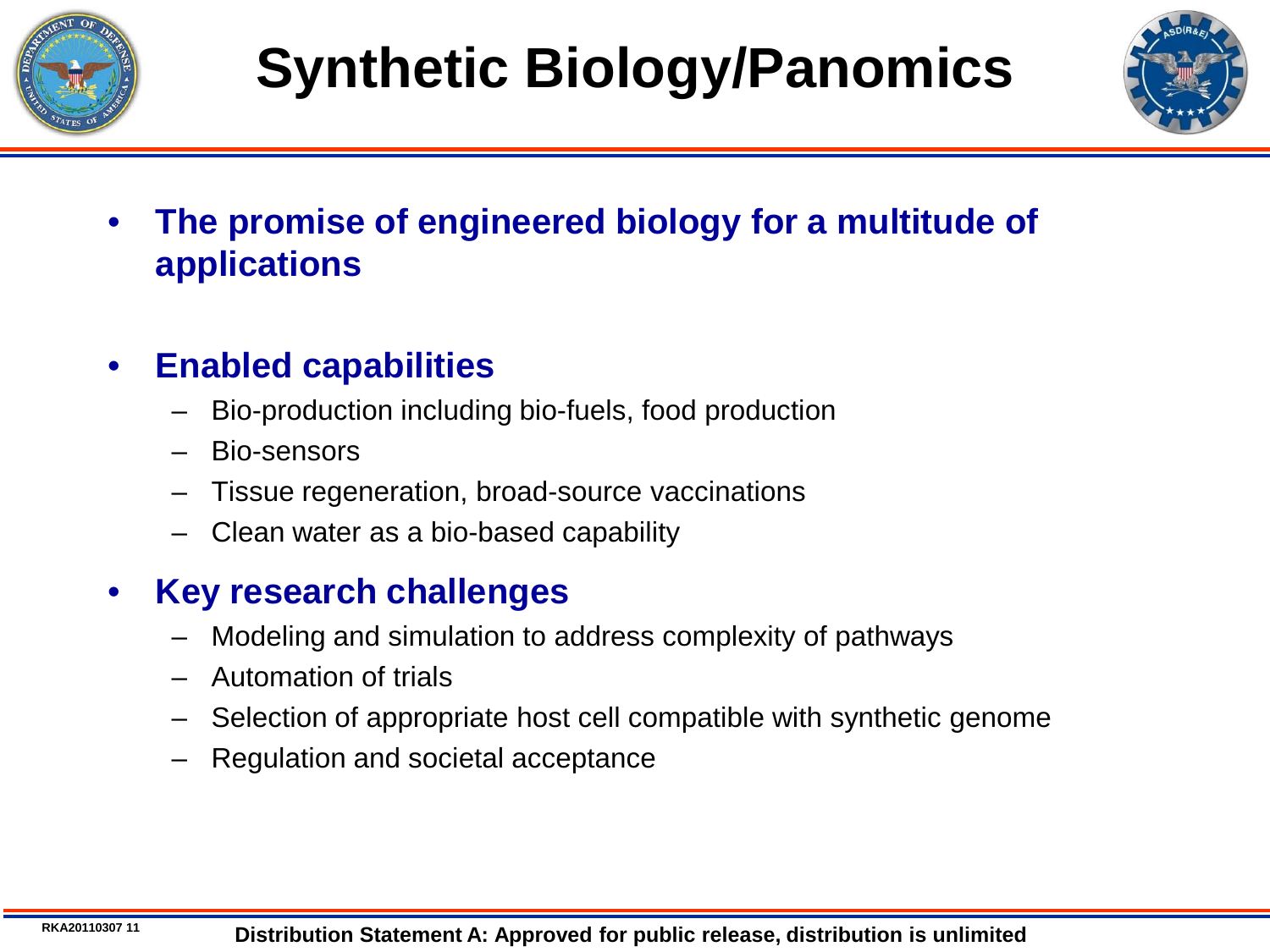



- **Manipulate and control nature down to the precision of a single quantum**
- **Enabled capabilities**
	- Quantum computing, Quantum communication
	- Quantum simulation
	- Quantum sensing, metrology and imaging

## • **Select breakthroughs**

- Quantum factorization algorithm
- Quantum gas microscope

- Maintaining quantum coherence over time
- Discovering new algorithms that fully exploit QIS for additional new capabilities
- New techniques to control quantum systems
- New materials, fabrication for long coherence time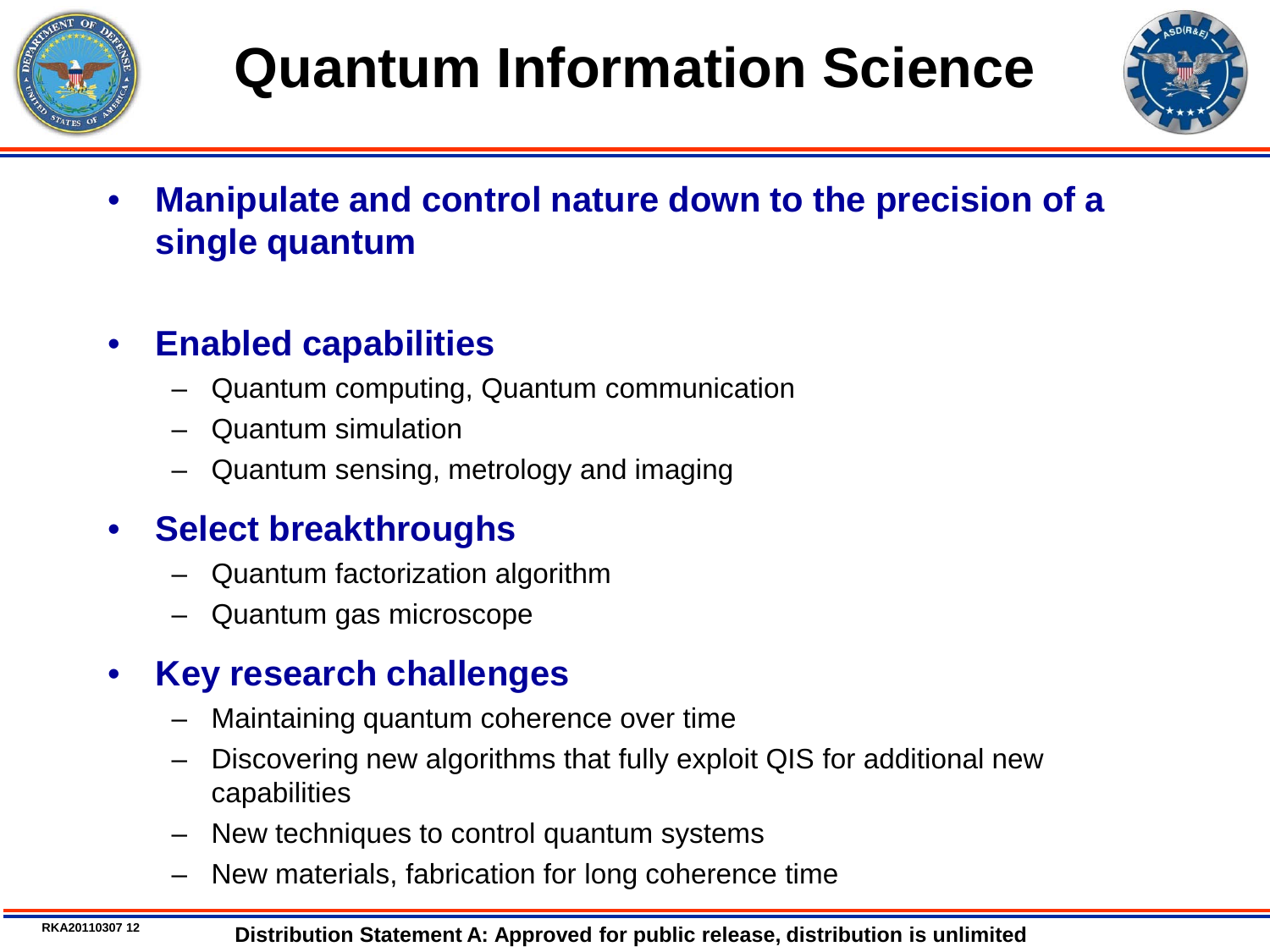



• **Engineered design of basic properties and transport of energy/information in materials and structures**

## • **Enabled capabilities**

- Nanoscale subsurface spectroscopy
- Plasmon-enhanced detectors and imagers, Phased arrays
- Novel coatings; Microvascular autonomic composites

## • **Select breakthroughs**

- Sub-wavelength elements, plasmonics, photonic crystals, metamaterials
- Self-sensing and self-healing materials
- Biologically-inspired structures

- Efficiently convert optical radiation into localized energy
- Enhanced local photophysical processes; 3-D photonic structures
- Integrated plasmonics with nanostructured semiconductor devices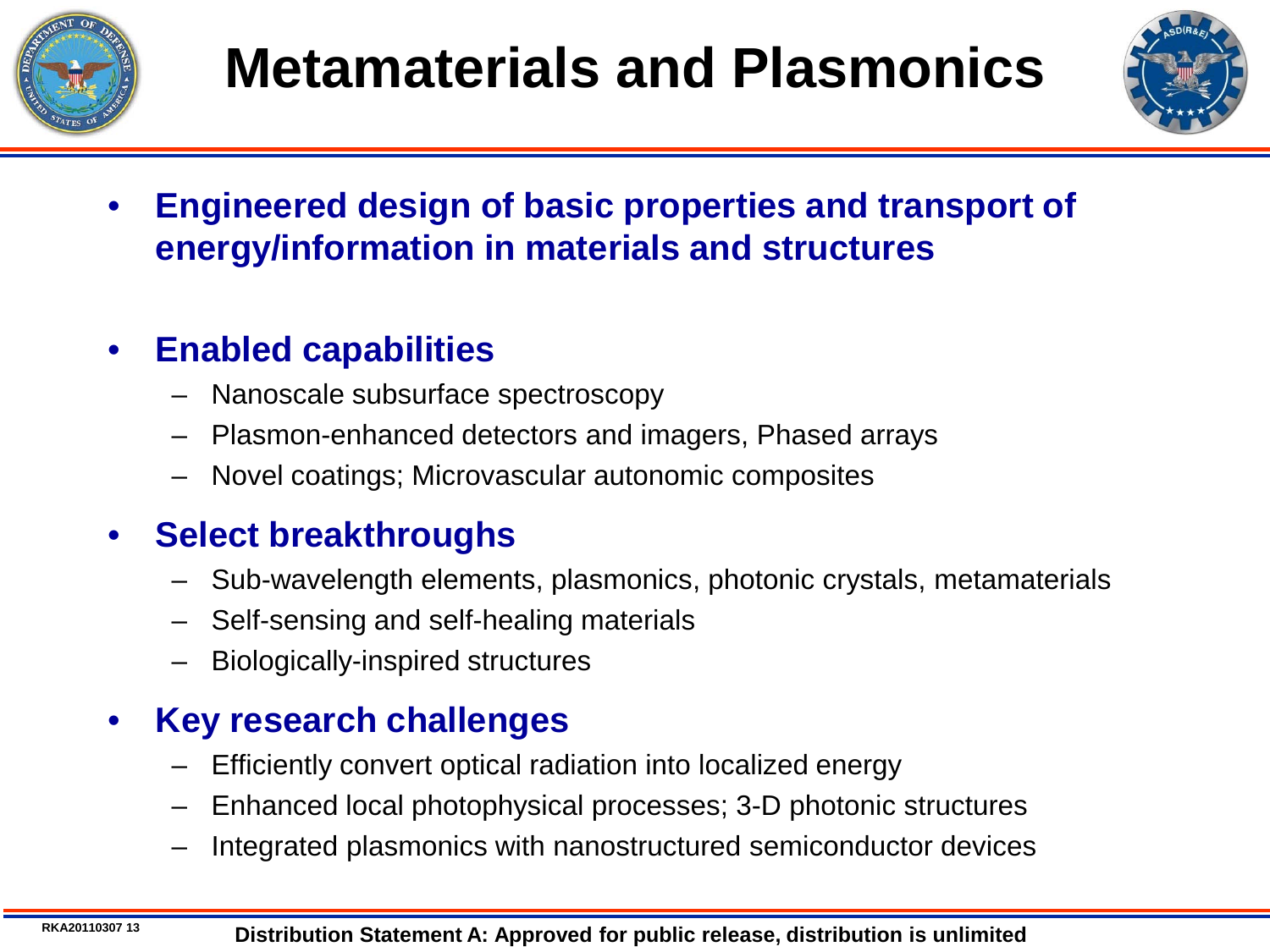



• **More deeply understand and more fully exploit the fundamental mechanisms of the brain**

## • **Enabled capabilities**

- Deeper understanding of human information processing, learning and decision making
- Ameliorate/prevent PTSD and TBI

## • **Select breakthroughs**

- Advances in brain imaging, e.g., fMRI, Diffusion Tensor Imaging, digital EEG
- Advances in correlation of brain-structure to function
- Massively parallel computation enabling brain signal analysis

- Solving the inverse problem of predicting human behavior from brain signals
- Translating clinical measurements & analyses to uninjured personnel
- Developing models incorporating individual brain variability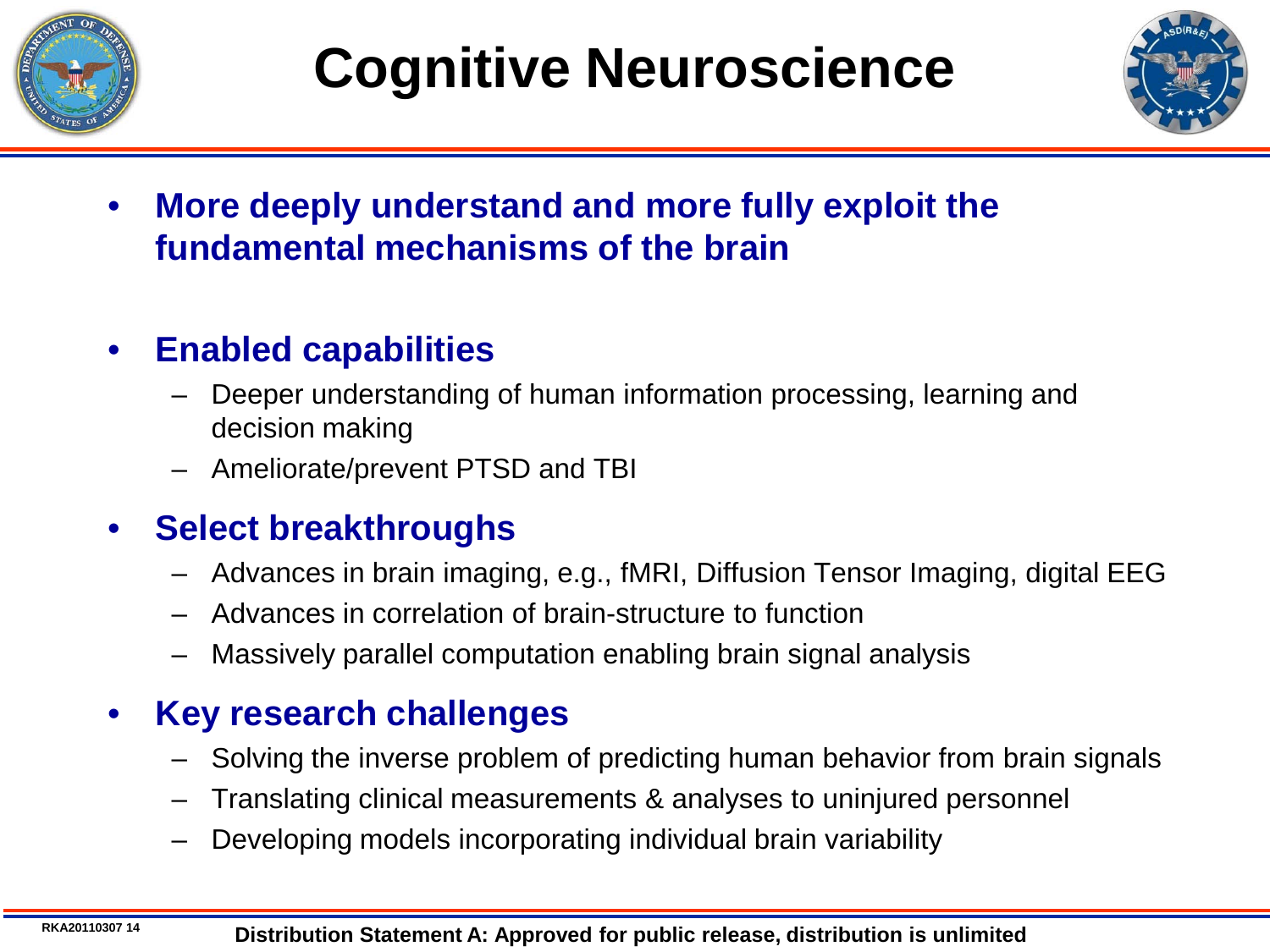

## **Computational Models of Human Behavior**



• **A fundamental understanding and predictive capability of human behavior dynamics from individuals to societies**

## • **Enabled capabilities**

- Predictive models supporting strategic, operational and tactical decision making
- Real-time cultural situational awareness; Immersive training

## • **Select breakthroughs**

- Early success of simple models
- Success of social network analysis
- Prediction of crowd tipping points

- Conflicting theories
- Data management and fusion
- Mathematical complexity; validation of models